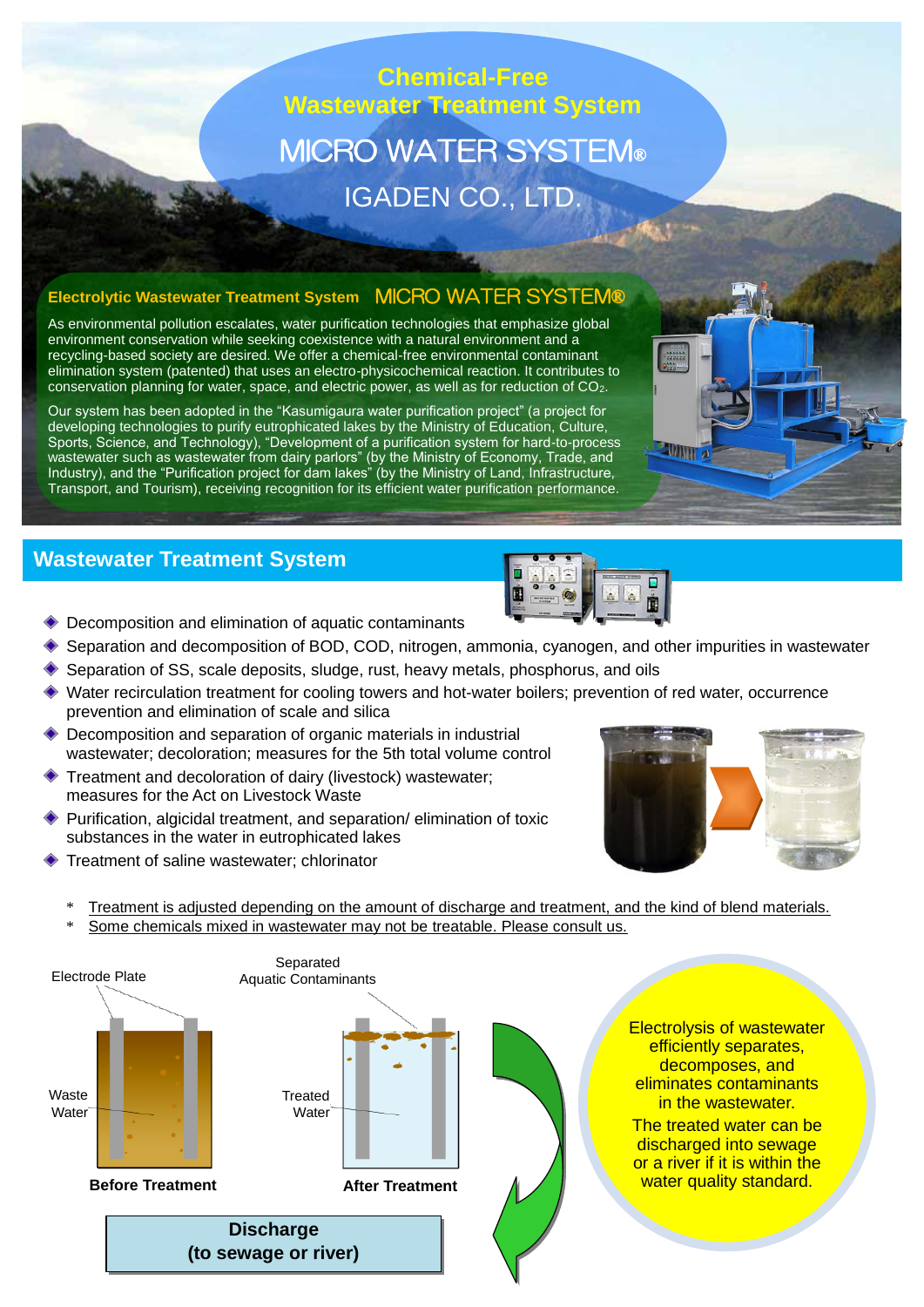## **Treatment Capacity Model**

| <b>CATEGORY</b>                                    | <b>TEST SAMPLE</b>                                                                                                                            | <b>ITEM</b>                    | <b>BEFORE</b><br><b>TREATMENT</b> $(mg/L)$ | <b>AFTER</b><br>TREATMENT (m g/L) | <b>ELIMINATION</b><br><b>RATE (%)</b> |
|----------------------------------------------------|-----------------------------------------------------------------------------------------------------------------------------------------------|--------------------------------|--------------------------------------------|-----------------------------------|---------------------------------------|
| <b>FOOD</b><br><b>PROCESSING</b><br><b>FACTORY</b> | <b>Treatment of</b><br>Wastewater from<br><b>Food Processing</b>                                                                              | COD                            | 820                                        | 6                                 | 99.3                                  |
|                                                    |                                                                                                                                               | <b>BOD</b>                     | 520                                        | 1                                 | 99.8                                  |
|                                                    |                                                                                                                                               | SS                             | 2,000                                      | 20                                | 99                                    |
|                                                    |                                                                                                                                               | <b>N-Hexane Extracts</b>       | 18                                         | $\Omega$                          | 100                                   |
|                                                    |                                                                                                                                               | Nitrogen Content               | 100                                        | 9.8                               | 90.2                                  |
|                                                    |                                                                                                                                               | Kjeldahl Nitrogen              | 100                                        | 0.15                              | 99.9                                  |
|                                                    |                                                                                                                                               | <b>Total Phosphorus</b>        | 23                                         | 14                                | 99.4                                  |
| <b>ELECTRONICS</b><br><b>MANUFACTURER</b>          | <b>Treatment of</b><br><b>Wastewater from</b><br>Employee Cafeteria                                                                           | <b>BOD</b>                     | 89                                         | 12                                | 86.5                                  |
|                                                    |                                                                                                                                               | COD                            | 130                                        | 24                                | 81.5                                  |
|                                                    |                                                                                                                                               | SS                             | 150                                        | 14                                | 90.7                                  |
|                                                    |                                                                                                                                               | <b>Nitrogen Content Rate</b>   | 15                                         | 3.7                               | 75.3                                  |
|                                                    |                                                                                                                                               | <b>Phosphorus Content Rate</b> | $\overline{4}$                             | 0.3                               | 92.5                                  |
| <b>DUCT WASHER</b><br><b>MANUFACTURER</b>          | <b>Treatment of</b><br><b>Ventilation Duct</b><br><b>Washing Wastewater</b><br>from<br>Kitchens of<br><b>Restaurants and</b><br><b>Hotels</b> | <b>BOD</b>                     | 120,000                                    | 1,300                             | 99                                    |
|                                                    |                                                                                                                                               | <b>COD</b>                     | 42,000                                     | 980                               | 98                                    |
|                                                    |                                                                                                                                               | SS                             | 240,000                                    | $\mathbf{1}$                      | 100                                   |
|                                                    |                                                                                                                                               | N-Hexane                       | 170,000                                    | 6                                 | 99.9                                  |
|                                                    |                                                                                                                                               | $T-N$                          | 370                                        | 4.5                               | 98.8                                  |
|                                                    |                                                                                                                                               | $T-P$                          | 100                                        | 1.6                               | 98.4                                  |
| <b>CHEMICAL</b><br><b>PRODUCTS</b>                 | <b>Treatment of</b><br>Wastewater from<br><b>Caustic Soda</b>                                                                                 | COD                            | 290,000                                    | 5                                 | 99.9                                  |
| <b>MACHINING</b>                                   | <b>Treatment of</b><br>Wastewater from<br>Compressors                                                                                         | N-Hexane Extracts              | 1,100                                      | 2.5                               | 99.8                                  |
| <b>METAL PLATING</b><br><b>FACTORY</b>             | <b>Treatment of</b><br>Wastewater from<br>Nickel                                                                                              | Cyanogen                       | 13.7                                       | < 0.1                             | 99.3                                  |
|                                                    |                                                                                                                                               | Cyanogen                       | 10,000                                     | 0.6                               | 99.9                                  |
| <b>HEAVY METALS</b>                                | Treatment of<br><b>Cleaning Water for</b><br>Soldering                                                                                        | Copper                         | 1.8                                        | < 0.02                            | 98.9                                  |
|                                                    |                                                                                                                                               | Lead                           | 0.03                                       | < 0.005                           | 83.3                                  |

## **Example**